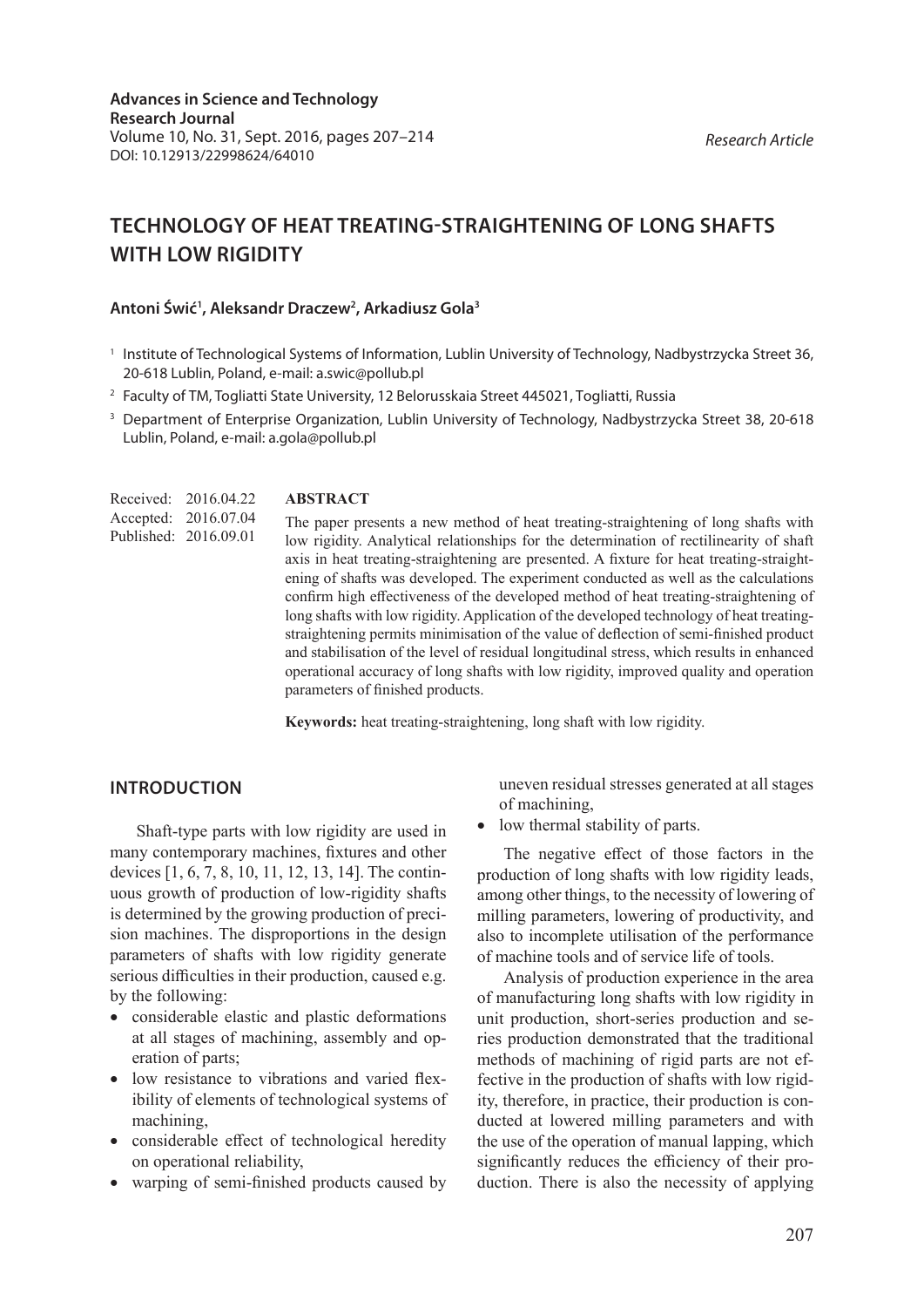complex technological operations of stabilising treatments, determined by the fact that changes in form and dimensions require changes of the input parameters and lead to a reduction of reliability of precision machines. Reliability should be ensured under conditions of long-term operation at constant and variable temperatures (-50° to  $+100\degree C$ ). It is known that the fullest dimensional characteristic of stability of a material in time is the value of the maximum stress that does not undergo relaxation over a long time, that is referred to as the conventional relaxation limit. That value is recommended to be used as the basic characteristic of material stability in the machine building industry [3, 5, 9].

In view of the above, improvement of technological processes of production of long shafts with low rigidity, permitting the achievement of required parameters at considerably increased efficiency, and thus significant reduction of energy consumption in their manufacture, is an important and current problem.

# **ANALYTICAL DETERMINATION OF RECTILINEARITY OF SHAFT AXIS IN HEAT TREATING-STRAIGHTENING**

The production of long shafts with low rigidity is conducted with the use of semi-finished products of bar material that is characterised by considerable curvature. Prior to machining such bars need to be straightened to achieve rectilinearity of ca. 0.5 mm per 1 meter [2, 4, 14], which allows, in turning, to obtain a shaft with the given tolerance for shaft axis curvature. The drawback of straightening is the introduction of uneven residual stresses along the longitudinal section of the semi-finished product, that later, when a layer of the material is removed in the process of machining, cause the appearance of a bending moment and a corresponding change in the rectilinearity of the shaft axis [14].

Axial straightening is a frequently applied operation. During the drawing of a cylindrical semifinished product, all fibres are brought to the limit of plasticity, therefore the residual axial stresses existing before are relieved. In the course of axial straightening, the residual stresses disappear completely at final deformation of  $0.5 - 1\%$  [1, 4, 11].

The straightening of a long shaft with low rigidity, made of austenitic steel X10CrNi18-8, combined with the operation of quench hardening (to improve the corrosion resistance of the steel - tempering is not required in this case), was conducted in a device for heat treating- straightening. Austenitic steels have a high coefficient of thermal expansion, so to generate the axial straightening force after the completion of semi-finished product heating for the hardening its end are clamped in a fixture made of a steel with thermal expansion coefficient lower than that of the material of the semi-finished product, and cooling of the device with the clamped semi-finished product is performed. As a result of the difference in the expansion coefficients, during the cooling an axial force is generated that, acting on the semifinished product, causes its axial straightening. The fixture was a rigid tube of steel C25, with apertures for the coolant. The clamps were installed at the ends of the fixture.

In the process under analysis, the concept of quality straightening is taken to mean such straightening in which, under the effect of axial straightening force, in each fibre in any cross section of the semi-finished product the stresses generated do not exceed the limit of plasticity of the material in compression. During the subsequent drawing, in any cross-section over the entire surface area the stresses generated are not lower than the limit of plasticity.

The maximum initial deflection of a semifinished product is understood as such an initial deflection at which in the outermost compressed fibre the compression stresses generated are not greater than the limit of plasticity, at a temperature corresponding to the deflected shaft axis approaching a straight line. In the opposite case, in the cross-section of the semi-finished product a "compressive" strain appears that, at further drawing up to the limit of plasticity, does not fully retreat - Bauschinger effect. The effect is an asymmetrical zone of strain which is reflected in residual stress distribution asymmetrical to the axis of symmetry of the cross-section, which then has en effect on the rectilinearity of the shaft. It was determined that the axis of semi-finished product of a long shaft is described well by an quadratic equation of a parabola:

$$
f(z) = \frac{4\delta_{\text{max}}}{l} \cdot z \cdot \left(1 - \frac{z}{l}\right) \tag{1}
$$

where:  $\delta_{umax}$  – maximum initial deflection of semi-finished product,

> $l$  – distance between centre-points of extreme cross-sections of shaft.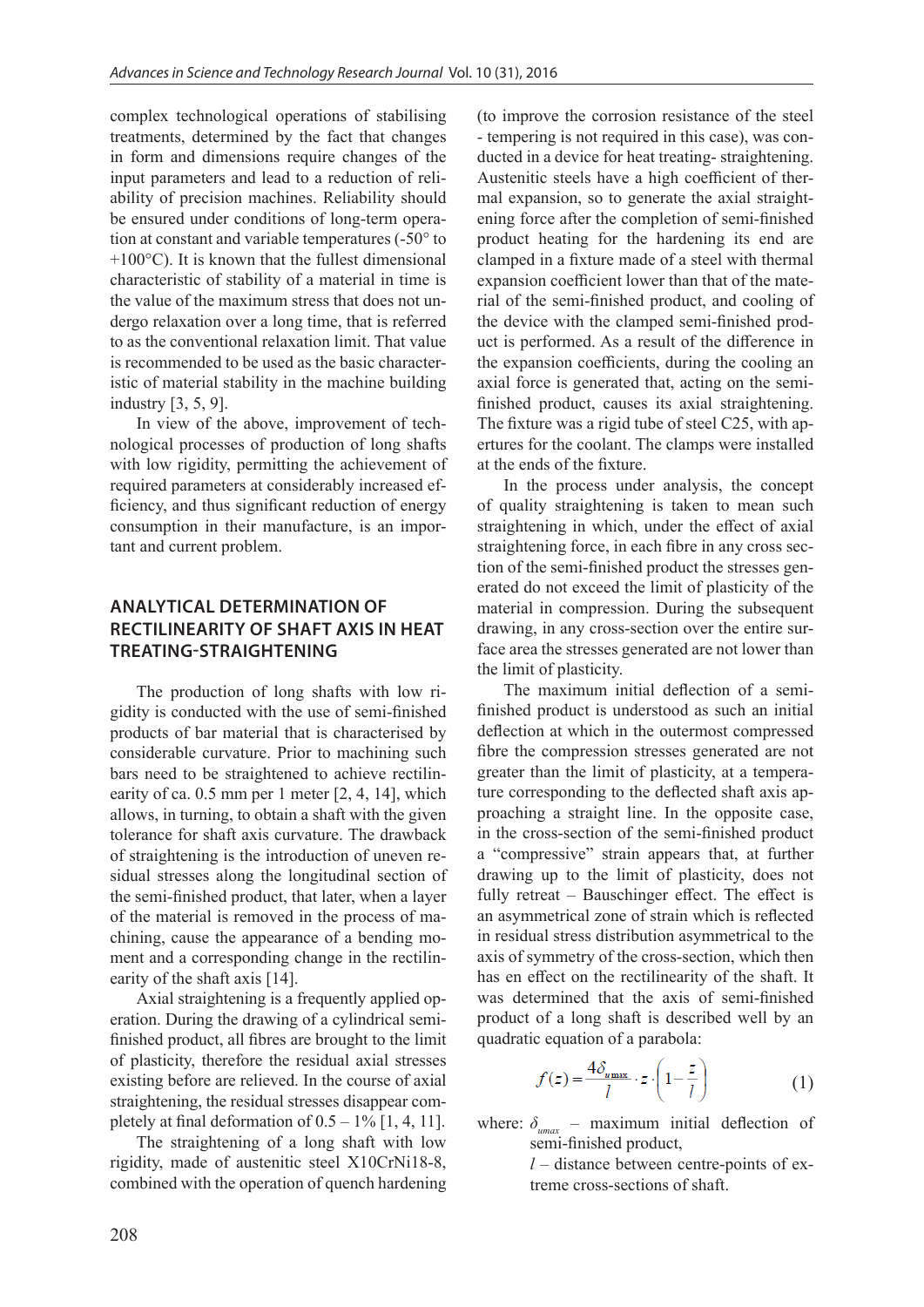The maximum stress formed in the outermost fibre at the drawing of bent shaft axis to the straight line is determined from the relation:

$$
\sigma_{\max} = \frac{(\delta_{u_{\max}} \cdot F)}{W}
$$
 (2)

where:  $F$  – axial force,

 $W_{x}$  – bending strength index.

The value of force *F* is determined based on relation [14] which can be transformed to the expression:

$$
F = \frac{3\pi \cdot D^4 \cdot E}{20 \cdot l^2} \tag{3}
$$

where: *D* – diameter of semi-finished shaft,

*E* – Young modulus.

Designating the ratio of l to *D* as  $K_0$ , we obtain:

$$
\delta_{u_{\max}} \le \frac{5K_0^2 \cdot D \cdot R_e}{24E} \tag{4}
$$

Maximum compressive stresses appear in a fibre when the shaft is cooled down by temperature  $\Delta T$ , corresponding to its shortening to the value of the maximum initial deflection, and in relation with changes of  $\sigma_p$  and *E* with the lowering of temperature  $(R_e = R<sub>i</sub>(t), E = E(t))$ , and therefore relation (4) can be transformed to:

$$
\mathcal{S}_{\text{max}} \le \frac{5K_0^2 \cdot D \cdot R_e(t - \Delta T)}{24E(t - \Delta T)}
$$
(5)

When shaft temperature is reduced by  $\Delta T$ , its length is shortened by:

$$
\Delta l = \Delta \alpha(t) \cdot l \cdot \Delta T \tag{6}
$$

where:  $\Delta \alpha(t)$  – difference of expansion coefficients of the material of the semi-finished product and the fixture, functionally dependent on temperature.

The shortening of shaft length Δ*Ɩ* in cooling should then allow the straightening of the deflected axis, that means:

$$
\Delta l = \delta_{ow} + 2\delta_{lc} \tag{7}
$$

where:  $\delta_{\alpha\nu}$  – distance required for the "choice" of semi-finished product deflection, defined as:

$$
\delta_{ow} = \frac{8 \cdot \delta_{u \max}^2}{3l} \tag{8}
$$

where:  $\delta_{l_c}$  – clearance between the butting face of the fixture and the face of the lock cog, equal to:

$$
\delta_{lc} = \frac{2D_w \cdot \delta_{u \max}}{l} \tag{9}
$$

where:  $D_w$  – diameter of the cogs.

Denoting the ratio of the diameter of the lock cog (or grub screw) to the diameter of the semifinished product as *С*, we can write:

$$
\Delta T = \frac{1}{\Delta \alpha(t) \cdot l^2} \left( \frac{8}{3} \delta_{u_{\text{max}}}^2 + 4C \cdot D \cdot \delta_{u_{\text{max}}} \right) (10)
$$

After the substitution of relation (10) to (5) and solving relative to  $\delta_{\text{max}}$ , we determine the maximum initial deflection of the semi-finished product in relation to its geometry and to the physical properties of the material.

In particular, in the case of semi-finished products of steel X10CrNi18-8 and a fixture of steel C 25 we obtained:

$$
\Delta \alpha = 1.43 \cdot t^{-0.205}
$$
,  $E = 2688 \cdot t^{-0.075}$ ,  $R_e = 84.1 \cdot t^{-0.314}$ 

where:  $t$  – temperature of heating.

Comparison of calculated values of initial deflection with data on true output deflection of semi-finished products of steel X10CrNi18-2 with diameters from 20 to 80 mm and length to diameter ratios from 30 to 80 indicates that there can be output semi-finished products with initial deflection greater than the output deflection. Therefore semi-finished products for long shafts should be selected prior to the process on the basis of the initial deflection, taking into account relation (5). Semi-finished products for shafts of steel X10CrNi18-2, with length of 1050 mm and diameter of 30 mm, should have quality output deflection not greater than 3.4 mm; in practice we encounter semi-finished products with similar dimensions and deflection of up to 6 mm.

The deflection of a semi-finished product that can be eliminated with the help of heat treatingstraightening, taking into account that the output deflection cannot be greater than the maximum quality value, is determined as follows: during the cooling the shortening of the semi-finished product should be less than the sum of elongations:

$$
\Delta l = \delta_{ow} + 2\delta_{lc} + \delta_{sp} + \delta_{wp} \tag{11}
$$

where:  $\delta_{\rm so}$  – shrinkage of fixture as a result of load caused by the reduction in the length of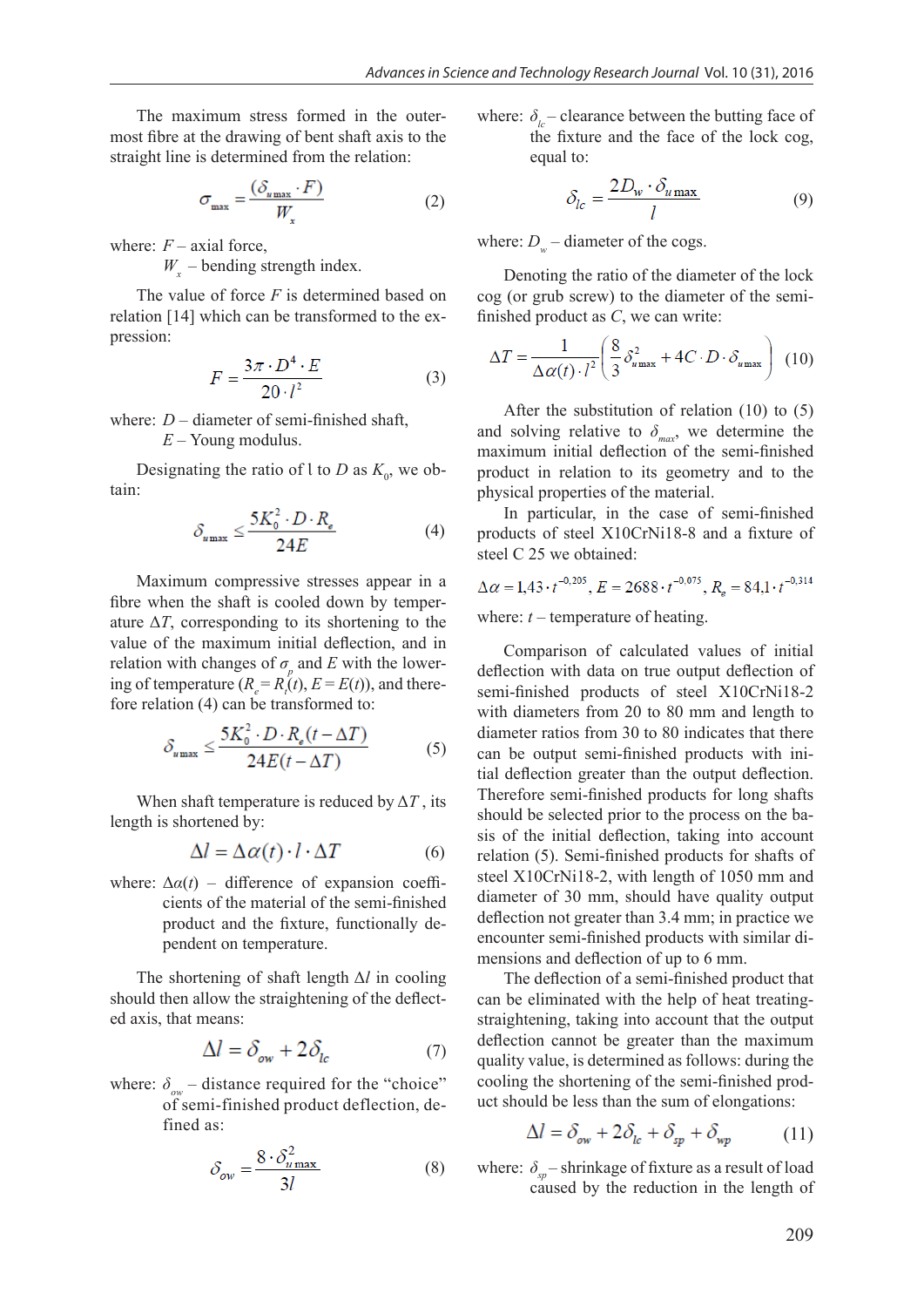the semi-finished product, equal:

$$
\delta_{sp} = \frac{R_e \cdot l}{E_u \cdot K_s} \tag{12}
$$

where:  $R_e$  – limit of plasticity of material of semifinished product at 20°С,

> *Eu* – modulus of longitudinal elasticity of material of fixture at 20°С,

> *Ks* – ratio of fixture stiffness to stiffness of semi-finished product,

> *δwp* – elongation of semi-finished product, at which the stress in outermost compressed fibre was not lower than the limit of plasticity of shaft material in tension, i.e.

$$
\delta_{wp} = \frac{(\sigma_k + R_e) \cdot l}{E_{20^0}} \tag{13}
$$

*σk* – stresses in outermost fibre of crosssection of maximum deflection of semi-finished product, generated during the drawing of deflected axis to the straight line.

In conformance with (4), the relation for the determination of  $\sigma_k$  has the form:

$$
\sigma_k = \frac{24D \cdot E_t \cdot \delta_{u_{\text{max}}}}{5l^2} \tag{14}
$$

where:  $E_t$  – modulus of longitudinal elasticity of shaft material at temperature of heating.

After solving relation (11) relative to  $\delta_{\text{max}}$ , we obtain:

$$
\delta_{\max} = -D\left(0,9\frac{E_t}{E_{20}^0} + \frac{3}{4}C\right) +
$$
\n(15)

$$
+D\frac{1}{2}\sqrt{\left(1,8\frac{E_{t}}{E_{20}^0}+1,5C\right)^2+1,5K_0^2\frac{\sigma_p}{E_{20}^0}\left(\frac{\Delta\alpha\cdot t\cdot E_{20}^0}{R_e}-\frac{E_{20}^0}{E_uK_s}-1\right)}
$$

where:  $t$  – temperature of heating,

 $\Delta\alpha$  – difference of expansion coefficients of semi-finished product and fixture material within temperature range from 20°С to temperature of heating.

Based on the analysis of initial deflections of semi-finished products with various dimensions, and on the calculation of the maximum correcting deflection in the fixture, we can perform the axial straightening of the shafts, with simultaneous heat treating, and the correction of the initial deflection of the semi-finished products, by drawing fibres in any cross-section up to the limit of plasticity and generating in the material of the semi-finished products residual stresses symmetrical relative to the shaft axis.

# **METHOD OF HEAT TREATING-DTRAIGH-TENING OF LONG SHAFTS WITH LOW RIGIDITY**

Analysis of the technology of manufacturing of long shafts with low rigidity, and in particular of the operation of heat treating- straightening [6, 7, 13], revealed that the drawback of the known technological approaches is the impossibility of keeping the product – shaft – at the state of tension when the temperature is decreased to 20°С, as the fixture is compressed faster than the shaft. Because the walls of the fixture (layered tube or sleeve) are thin (fixture cools down several-fold faster), a gap is formed between the face of the dissected clamping sleeve, which causes the release of the product during cooling, and the appearance of an uneven distribution of inner compressive forces. The heat at the ends of the semifinished product is carried away faster due to the contact of the product ends with the nut, which leads to the uneven distribution of residual stresses on the length of the product.

The developed technology of heat treating – straightening of log shafts with low rigidity permits increased accuracy and stability of geometric parameters, and increased operational accuracy of finished products as a result of generation of uniform residual stresses, variable according to the sign, over the entire length of the semi-finished product.

In the case under consideration, part 1 undergoes preliminary machining on a lathe with the use of steadies. The following outlines of working profiles 2 are formed (Fig. 1):

- threaded, in the determination of the pitch we should take into account: the limit strength of the material, the size of the cross-section of the semi-finished product, the depth of thread cutting (its inner diameter) – it should not be greater than the material allowance for machining;
- stepped-diameter, in which the difference between the outer and inner diameters is also dependent on the limit strength of the material and on the cross-section of the semi-finished product, and should not exceed the material allowance for machining.

When machining/treating a part with thread, expansion sleeves 3 are screwed onto the semifinished product, and in the case of stepped-diameter parts expansion sleeves 3 are installed like a split bearing bushing (the sleeve consists of two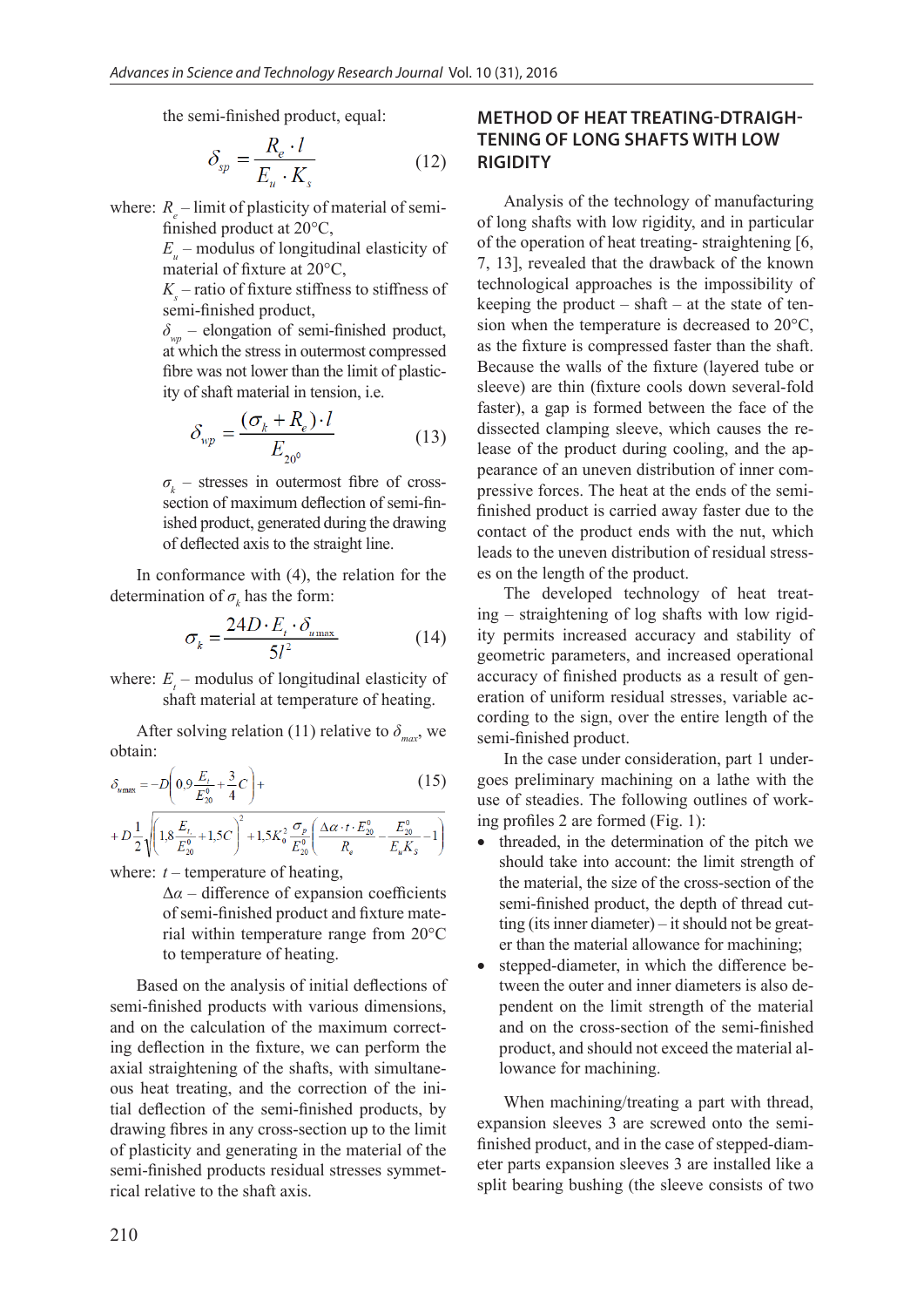parts). The sleeves are made of a material with linear expansion coefficient  $\alpha_t$  is lower than the linear expansion coefficient of the material of the part  $α_2$ .

The length of the sleeve is determined from the condition of equivalence of parts of the product on which the sleeve is installed, and the condition of minimisation of deflection.

To achieve compression uniformity along the axis of the part, and to achieve the required stiffness of the part compressed, the length ratio  $l_1 = l_2$ ,  $1/d \le 8$  was adopted. The sleeves 3 are provided with apertures 9, with such shapes and distribution as to ensure the inflow of coolant at any relative mutual positioning of two neighbouring sleeves.

Part 1 with expansion sleeves 3 (threaded if the part is also provided with thread, or twoelement in the case of stepped-diameter parts) is placed (with a predetermined value of clearance) in the multi-layered cylinder 4 and aligned relative to its lower and upper face. Cylinder 4 is made of a material with linear expansion coefficient equal to that of the sleeves (to eliminate jamming due to temperature deformation), and filled with filler 5. Filler 5 can have a different values of thermal expansion coefficient (e.g. river sand mixed with cast iron chips).

The body of cylinder 4 is multi-layered, each layer having an additional volume filled a material with a lower thermal expansion coefficient. The material chosen for the cylinder has a higher linear expansion coefficient than that of the material of the semi-finished product. In the multilayer body of the cylinder ports are provided, in the longitudinal and lateral directions, in which



**Fig. 1.** Device for heat treating- straightening of long shafts with low rigidity

sleeves are installed, made of the same material as the cylinder. The inner diameters of the sleeves and their number are determined from the condition of the technological process (hardening, tempering etc.) and taking into account the geometric parameters of the semi-finished product (e.g. smooth shaft or stepped-diameter shaft). Part fixing can be realized in two variants:

- the shaft is aligned relative to the lower face by means of a spherical surface, mounted rigidly to cover 6 on the lower face, and thus the shaft is supported by its lower end the spherical surface, which guarantees point-wise contact with the cylinder;
- the shaft is aligned relative to two faces by means of two spherical surfaces 7, rigidly attached to covers 6, on the lower and upper faces. With this method of fixing the element is rigidly axially connected with the cylinder.

Four eye rings 8 are welded to the upper part of cylinder 4, to provide means of suspending the whole device. To avoid deflection of part 1, caused by the effect of stresses generated in the course of heating–cooling of the system: part – expansion sleeves – cylinder, the clearance between sleeves 3 and cylinder 4 should be minimal, just enough to allow the device to work without jamming.

The assembled device is placed in a shaft furnace and heated, in accordance with the technology of heat treating, to the temperature of hardening or tempering, and soaked at that temperature until the whole part is heated. During heating, the part expands in length to a greater extent than the sleeves and the cylinder, due to the difference in the values of linear expansion coefficients. Plastic deformation of the part, exceeding the limit of proportionality, i.e. the limit of Hooke's law, is achieved as a result of suitable choice of numerical values of positive difference between the thermal linear expansion coefficients of the part and the sleeves. During heating, axial plastic deformation beyond the limit of proportionality (Hooke's law), eliminates the technological heredity from the preceding operations. Apart from that, as a result of the effect of axial loads, strain hardening of the material of the part takes place – equalisation in internal micro-cracks.

The cylinder with the semi-finished product is cooled down to a certain temperature, the difference between the cooling time of the semifinished product and the cylinder is changed, maintaining the axial state of stresses of the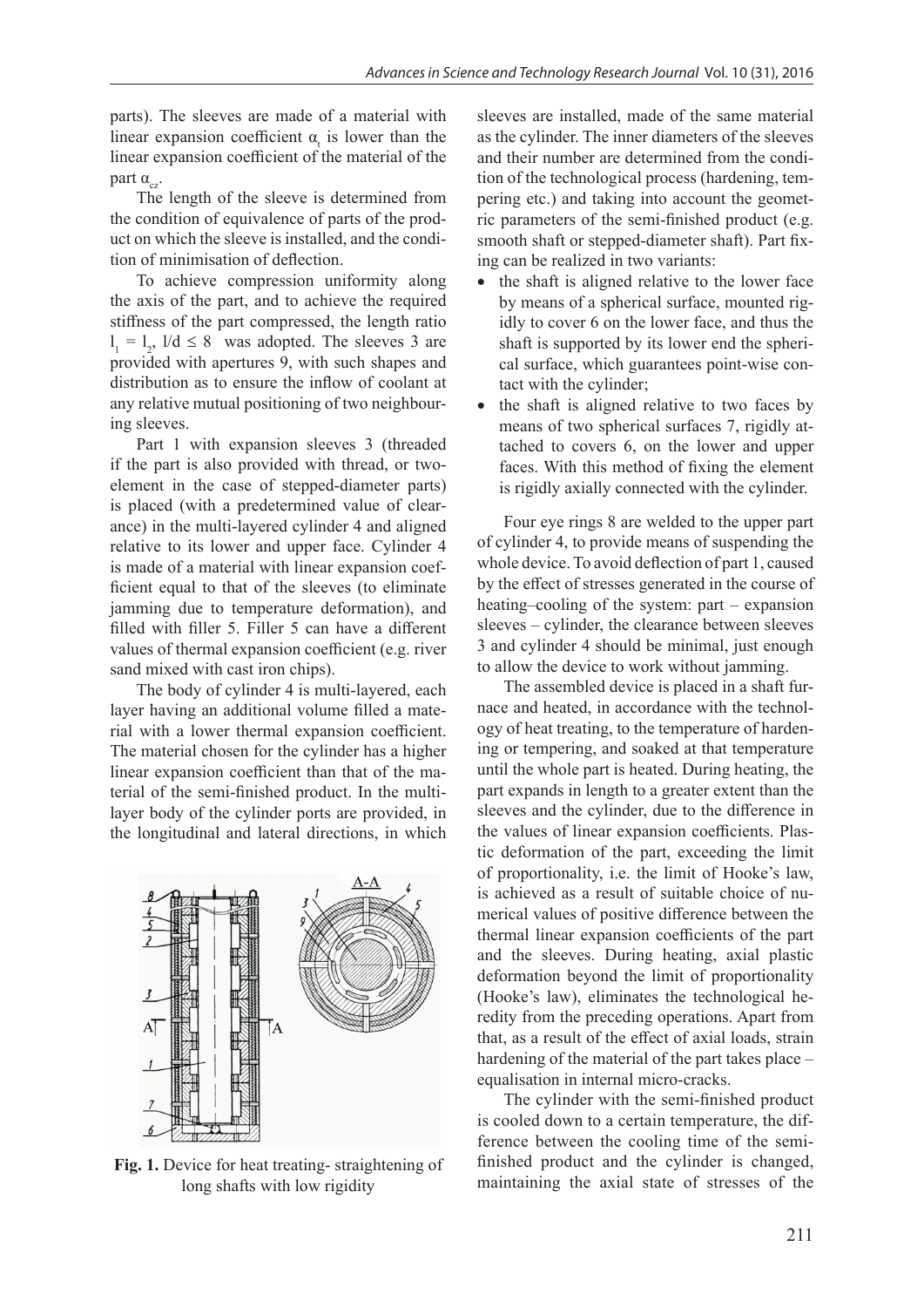material of the semi-finished product, until the complete cooling is achieved; simultaneously, curved semi-finished products are straightened. As opposed to the known methods, in which plastic deformation of the product takes placer during the cooling, the cylinder cools down faster than the shaft, and residual stresses have a local character; the essence of this technology consists in the reversal of the sequence of technological treatments.

In the presented technology, plastic deformations take place during heating at a specific rate, the cylinder expanding to a greater extent than the semi-finished product, by the value of the linear thermal coefficient and the difference in the length of the cylinder and the part. During cooling, the rate of cylinder cooling is at least five-fold lower than the rate of cooling of the semi-finished product (the semi-finished product should cool down at a rate minimum five-fold slower than the fixture – depending on the type of cooling agent used: oil, water, air). During the cooling, in a semi-finished product subjected to axial loads residual stresses are generated, alternating according to sign, along the entire length and uniform in the cross-section, which precludes warping of finished parts during their operation.

To expand the technological capabilities of heat treating-straightening, the multi-layer cylinder is assembles from sections, so that in the case of need to increase the length of semi-finished products and values of plastic deformations the length of the cylinder is increased by increasing the number of sections in the assembly.

Comparison of internal stresses in the shaft before and after the application of heat treatingstraightening is presented in Figure 2. The strength characteristics of the parts are also improved.

The application of the new technology of heat treating-straightening permits minimisation of the value of deflection of semi-finished product and stabilisation of the level of longitudinal residual stresses, which results in enhanced operational accuracy of the finished element, e.g. long shafts with low rigidity, and improvement of quality of finished products.

## **EXAMPLE OF PRACTICAL APPLICATION OF THE DEVICE**

The experiment was conducted for a shaft semi-finished product made of steel X17CrNi16-2

and cylinder and sleeves of steel 41Cr4. Temperature expansions were calculated from the relation:

$$
\Delta L = \alpha_{cz}(T^{\circ}) \cdot T^{\circ} \cdot L - \alpha_t(T^{\circ}) \cdot T^{\circ} \cdot L
$$
 (16)

where:  $\Delta L$  – difference of elongation of shaft semi-finished product and sleeves,

- *T*° temperature of heating,
- *L* length of sleeves and shaft section.

The value of plastic deformations is determined from the relation:

$$
\varepsilon = \frac{\Delta L}{L} \tag{17}
$$

at:  $L = 200$  mm,  $T^{\circ} = 1050^{\circ}$ C,  $\alpha_{cr} = 18.5 \cdot 10^{-6}$  mm/ mm stop,  $\alpha_t = 12.8 \cdot 10^{-6}$  mm/mm stop:

 $\Delta L = 18,5.10^{-6} \cdot 1050.200 - 12.8 \cdot 10^{-6} \cdot 1050.200 =$  $= 1.197$  mm.

The value of plastic deformation:

$$
\varepsilon = \frac{1,197}{200} = 0,5985\% \tag{18}
$$

Time of cooling is calculated at the following parameters: shaft diameter 40 mm, inner diameter of cylinder 160 mm, outer 260 mm, filler – sand mixed with cast iron chips, cooling agent – oil with temperature of 30°. The time of cooling is determined from the relation:

$$
\tau = \frac{F_0 \cdot d^2 \cdot \gamma \cdot c}{4\lambda} \text{ s} \tag{19}
$$

Cooling time of the cylinder is determined by solving the equation:

$$
\frac{\theta_0}{\theta} = \Phi_0(B_i, F_0) \tag{20}
$$

where:  $F_0 = \alpha/r^2$  – Fourier criterion, determined as a function of relative temperatures  $\theta_0/\theta$ ,

 $B_i = B_0 / \lambda_{ekw}$ . – Biot number,  $r$  – radius of long shaft (in the case given

the shaft is represented as an infinitely long cylinder with radius  $\delta$ ),

*λekw*. – equivalent thermal conductivity of the system: sleeve-multilayered cylinder,  $B<sub>o</sub>$  – coefficient of heat transfer from the environment to the surface of a body, *γ* – specific gravity of the material.

From the choice of material for the sleeves and the cylinder relative to the material of the shaft, over the whole cycle of heat treating the difference between the thermal expansion coefficients  $\alpha_{cz}$  and  $\alpha_t$  is positive.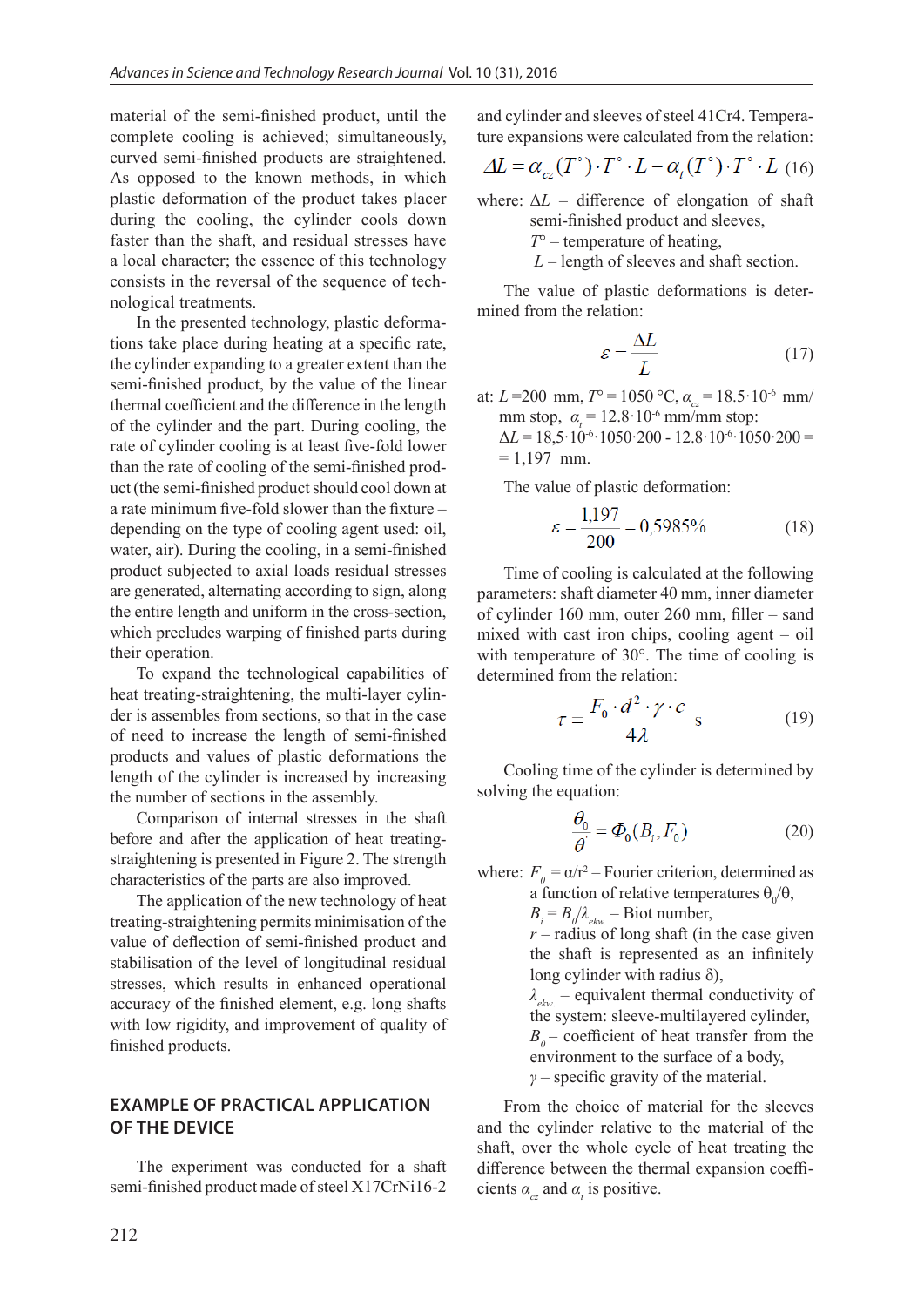The experiment and the calculations confirm the effectiveness of the method developed for heat treating-straightening of long shafts with low rigidity.

## **CONCLUSIONS**

The paper presents a method for the achievement of form and dimensional stability of shafttype parts of low rigidity, used extensively especially in precision systems. Shaft axis rectilinearity in heat treating-straightening was determined analytically, a new technology for heat treatingstraightening of long shafts with low rigidity was developed, and an example of its realization is presented; the method permits increased operational accuracy of finished products as a result of generation of uniform residual stresses, alternating according to the sign, on the entire length of the semi-finished product.

Relations were developed for analytical determination of shaft axis rectilinearity in heat treating-straightening, permitting axial straightening of shaft semi-finished products with simultaneous heat treating and correction of their ini-



**Fig. 2.** Changes in the level of residual stresses in the part before and after heat treating-straightening: a) variant of part alignment and fixing relative to lower face via spherical surface; b) variant of part alignment and fixing relative to two faces via two spherical surfaces

tial deflection, as a result of fibre tension in any cross-section up to the limit of plasticity and the generation of residual stresses, symmetrical to the axis, in the material of the semi-finished product.

The developed device and technology of heat treating-straightening of long shafts with low rigidity permits: increased accuracy and stability of geometric parameters; improved operational accuracy of finished products as a result of generation of uniform residual stresses, alternating according to the sign, on the entire length of the semi-finished product; minimisation of the deflection of the semi-finished product; stabilisation of the level of longitudinal residual stresses, which results in improved operational accuracy of the finished product, e.g. long shaft with low rigidity, and improved quality of finished products.

## **REFERENCES**

- 1. Halas W., Taranenko V., Swic A., Taranenko G.: Investigation of influence of grinding regimes on surface tension state. Lecture Notes in Computer Science), 5027 LNAI, 2008, 749–756.
- 2. Jaworski, J., Kluz R., Trzepieciński T.: Operational tests of wear dynamics of drills made of low-alloy high-speed HS2-5-1 steel. Eksploatacja i Niezawodnosc - Maintenance and Reliability, 18 (2), 2016, 271-277.
- 3. Jaworski J., Trzepieciński T.: Research on durability of turning tools made of low-alloy high-speed steels Kovove Materialy - Metallic Materials, 54 (1), 2016, 17-25.
- 4. Li H., Shin Y. C.: Integration of thermo-dynamic spindle and machining simulation models for a digital machining system. The International Journal of Advanced Manufacturing Technology, 40 (7-8), 648-661.
- 5. Lin C.W., Tu J. F., Kamman J.: An integrated thermo-mechanical-dynamic model to characterize motorized machine tool spindles during very high speed rotation. International Journal of Machine Tools and Manufacture, 43 (10), 2003, 1035-1050.
- 6. Draczew O., Świć A., Taranenko W., Taranenko G.: Modelowanie układu dynamicznego obróbki cieplno–mechanicznej wałów o małej sztywności. Postępy Nauki i Techniki, 5, 2010, 71-84.
- 7. Świć A., Draczew A., Gola A.: Method of achieving accuracy of thermo-mechanical treatment of low-rigidity shafts. Advances in Science and Technology Research Journal, 10 (29), 2016, 62-70
- 8. Świć A., Gola A., Wołos D.: A method for increasing the economic effectiveness of the low rigidity